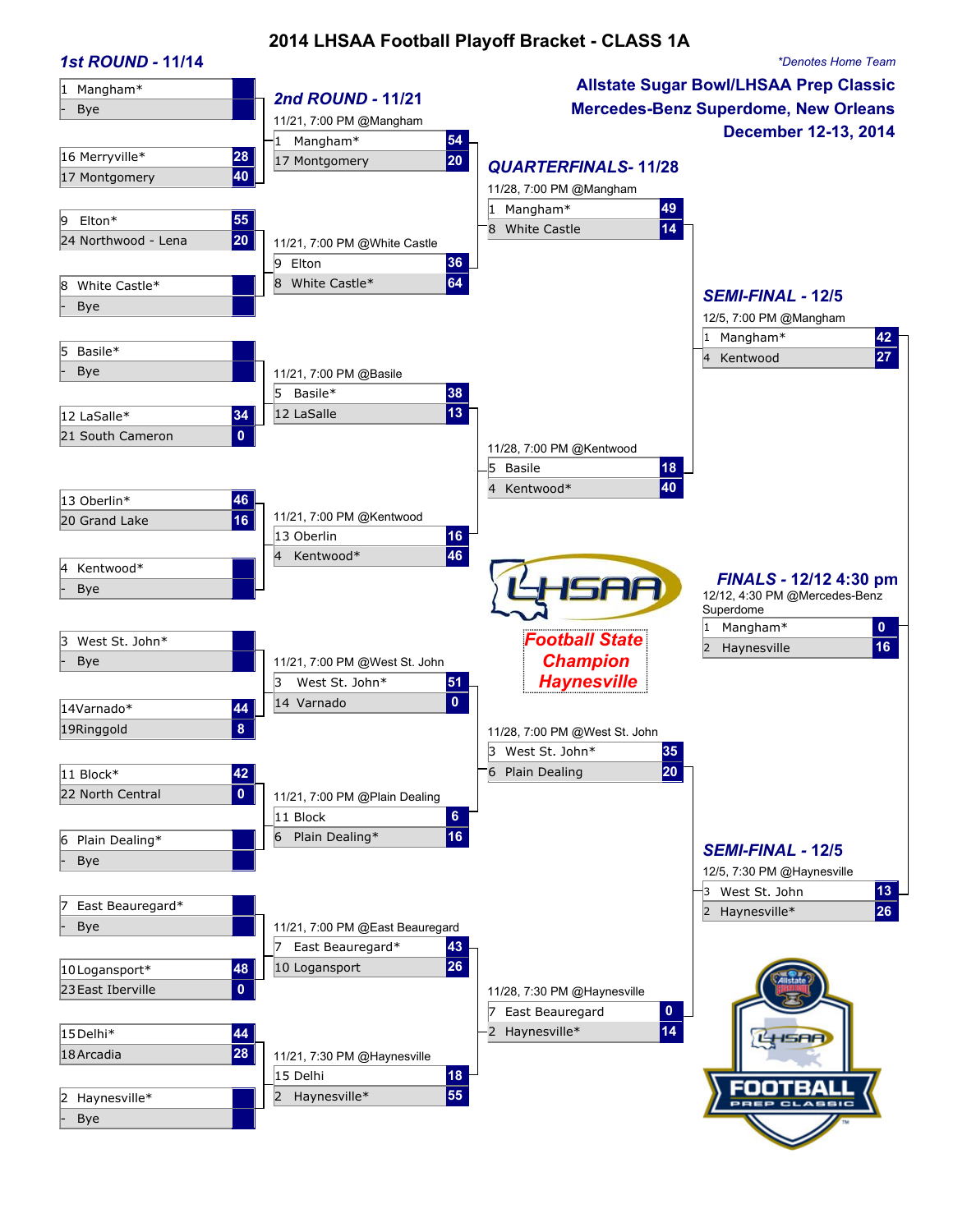### **2014 LHSAA Football Playoff Bracket - CLASS 2A**

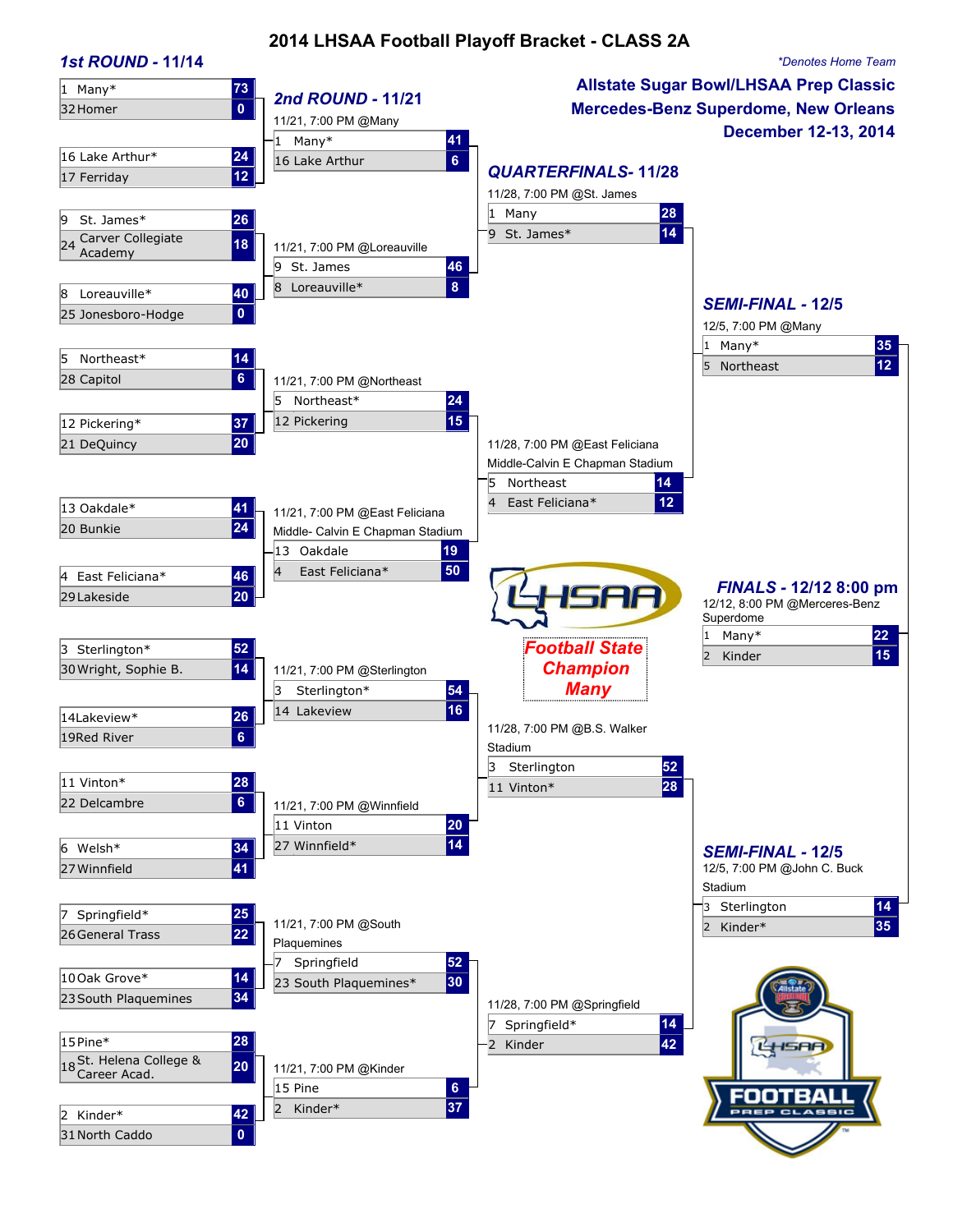### **2014 LHSAA Football Playoff Bracket - CLASS 3A**

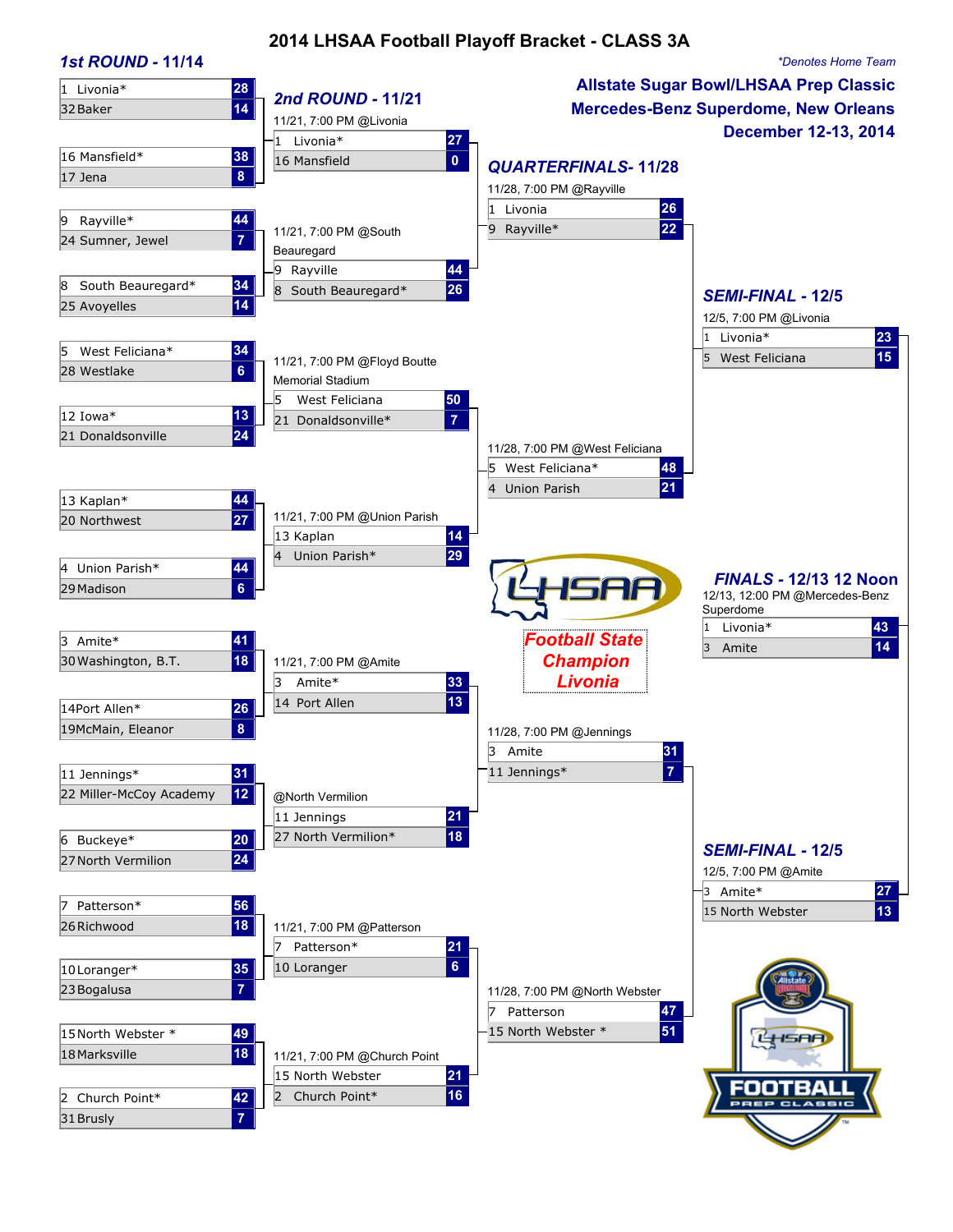### **2014 LHSAA Football Playoff Bracket - CLASS 4A**

#### *1st ROUND -* **11/14** *\*Denotes Home Team* **Allstate Sugar Bowl/LHSAA Prep Classic** 1 Plaquemine\* **21** 32McDonogh #35 **<sup>14</sup>** *2nd ROUND -* **11/21 Mercedes-Benz Superdome, New Orleans**  11/21, 7:00 PM @Lutcher **December 12-13, 2014**  1 Plaquemine **43** 16 DeRidder\* **14** 17 Lutcher\* **28** <sup>17</sup> Lutcher **<sup>41</sup>** *QUARTERFINALS-* **11/28** 11/28, 7:00 PM @Plaquemine 1 Plaquemine\* **33** 9 South Terrebonne\* 25<br>24 Lakeshore 22 9 South Terrebonne 22 11/21, 7:00 PM @Franklin Parish 9 South Terrebonne **24** 8 Bastrop\* **44** 25 Franklin Parish\* **15** *SEMI-FINAL -* **12/5** 25 Franklin Parish **48** 12/5, 7:00 PM @Pan American Stadium 1 Plaquemine **36** 5 Easton, Warren\* **62** 5 Easton, Warren\* **43** 28 Woodlawn - Shrev. **12** 11/21, 7:00 PM @Peabody 5 Easton, Warren **57** 12 Minden\* **6** 21 Peabody\* **20** 21 Peabody **24** 11/28, 7:00 PM @Benton 5 Easton, Warren **55** 4 Benton\* **7** 13 Crowley\* **19** 20 East Jefferson **38** 11/21, 7:00 PM @East Jefferson 20 East Jefferson\* **19** 4 Benton **31** 4 Benton\* **23** *FINALS -* **12/13 3:30 pm** SAA 29Belle Chasse **15** 12/13, 3:30 PM @Mercedes-Benz Superdome 5 Easton, Warren **27** *Football State* <sup>2</sup> Neville\* **<sup>28</sup>** <sup>3</sup> Franklinton\* **<sup>34</sup>** 30Washington-Marion **0** 11/21, 7:00 PM @Franklinton *Champion* 3 Franklinton\* **36** *Neville* <sup>14</sup> Rayne **<sup>14</sup>** 14Rayne\* **<sup>36</sup>** 19Leesville **22** 11/28, 7:00 PM @Franklinton 3 Franklinton\* **21** 11 LaGrange\* **50** 50 **11 LaGrange\*** 15 22 Fair Park **20** 11/21, 7:00 PM @Landry-Walker 11 LaGrange **7** 6 Landry-Walker\* **38** 6 Landry-Walker\* **46** 27Cecilia **<sup>29</sup>** *SEMI-FINAL -* **12/5** 12/5, 7:00 PM @Bill Ruple Stadium 3 Franklinton **8** <sup>2</sup> Neville\* **32** <sup>7</sup> North DeSoto\* **17** 26Northside **13** 11/21, 7:00 PM @North DeSoto 7 North DeSoto\* **13** 10Karr, Edna\* **31** 10 Karr, Edna **34** 23 Wossman **12** 12 11/28, 7:00 PM @Behrman **12** 128, 7:00 PM 2011 Stadium 10 Karr, Edna\* **7** <sup>2</sup> Neville **34** 15Breaux Bridge\* **41** 18West Ouachita **<sup>14</sup>** 11/21, 7:00 PM @Bill Ruple Stadium 15 Breaux Bridge **30** оотв <sup>2</sup> Neville\* **56** <sup>2</sup> Neville\* **57** 31Riverdale **7**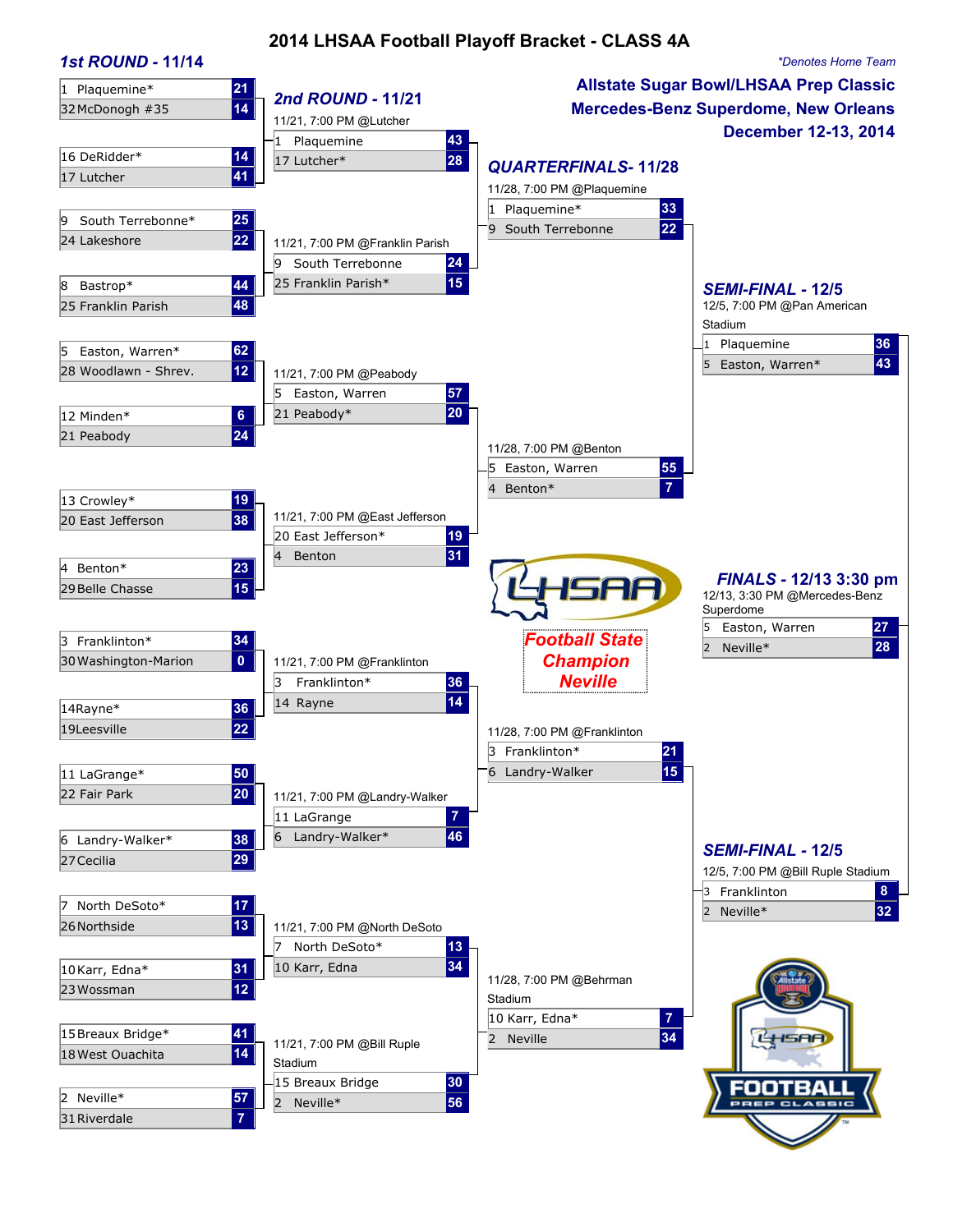## **2014 LHSAA Football Playoff Bracket - CLASS 5A**

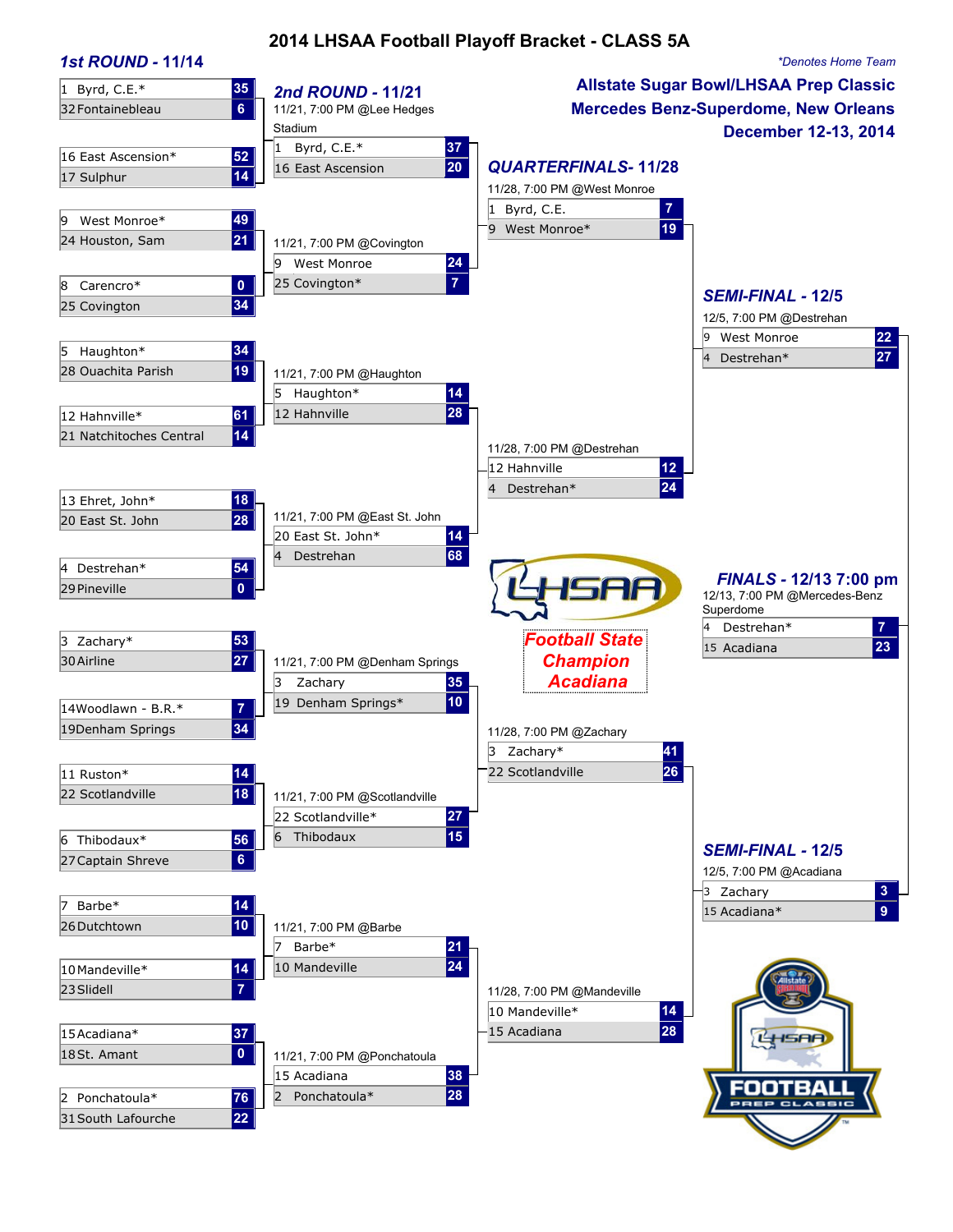# **2014 LHSAA Football Playoff Bracket - DIVISION I**

*1st ROUND -* **11/14**



- Bye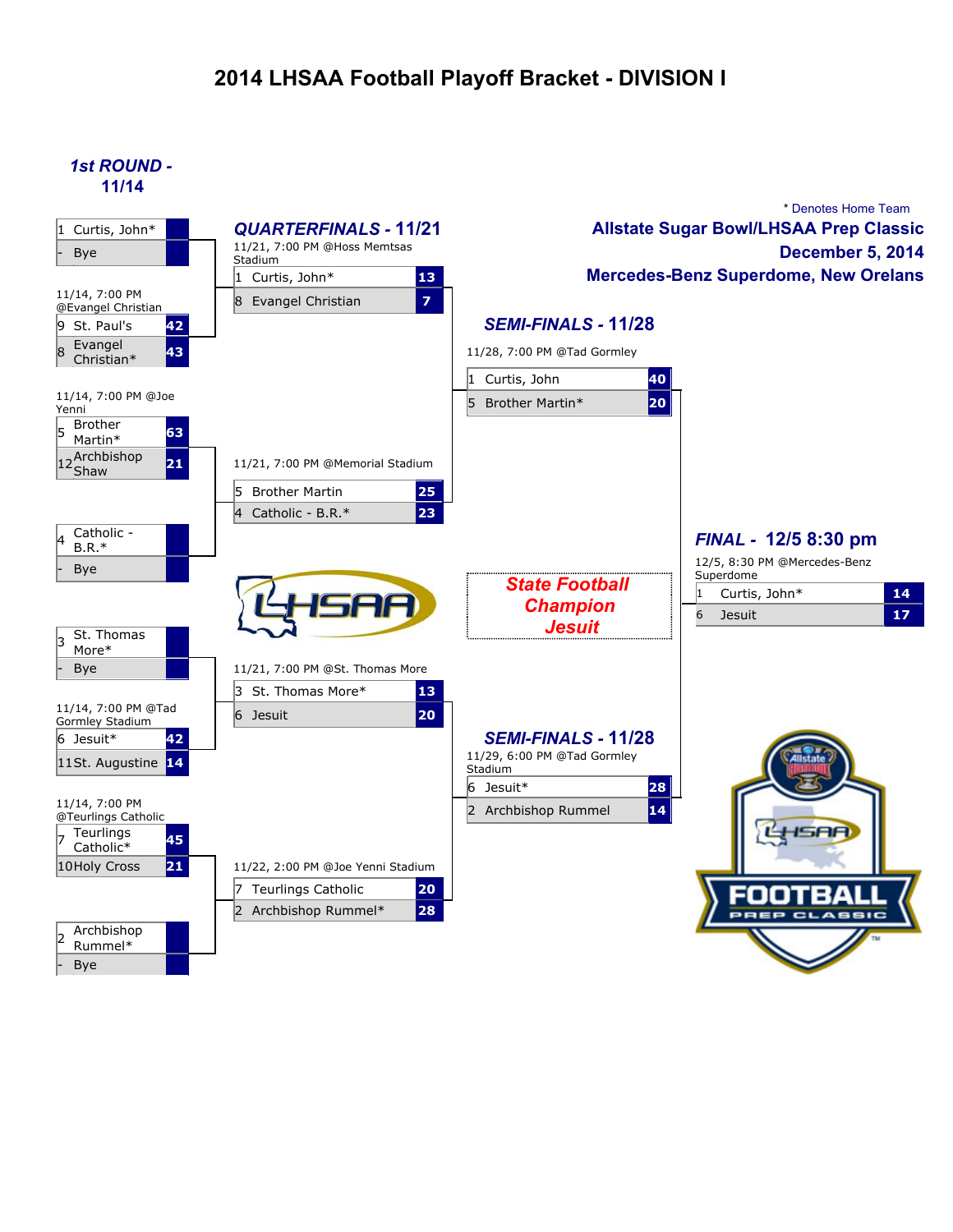# **2014 LHSAA Football Playoff Bracket - DIVISION II**

*1st ROUND -* **11/14**



Archangel\*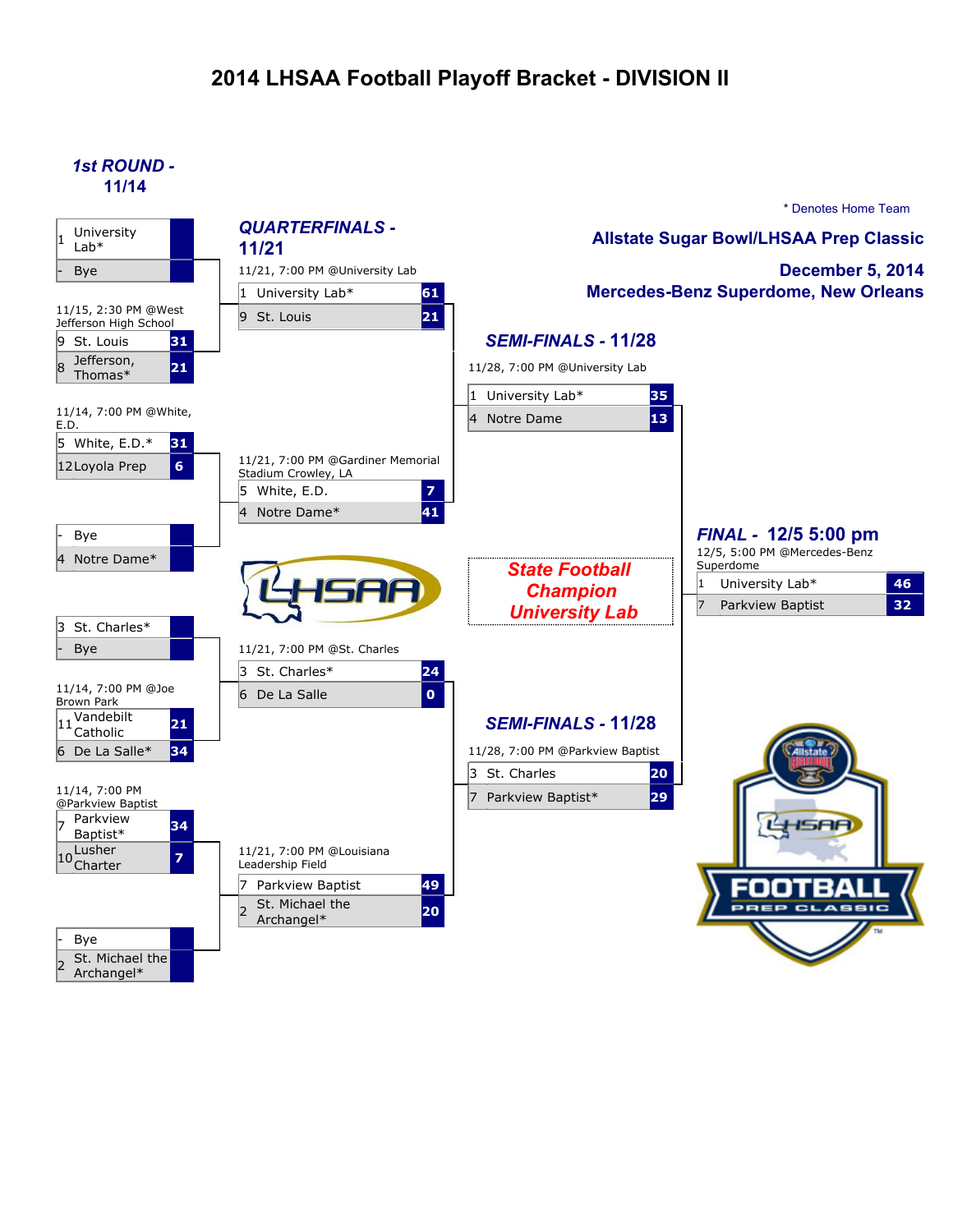# **2014 LHSAA Football Playoff Bracket DIVISION III**

*1st ROUND -* **11/14**